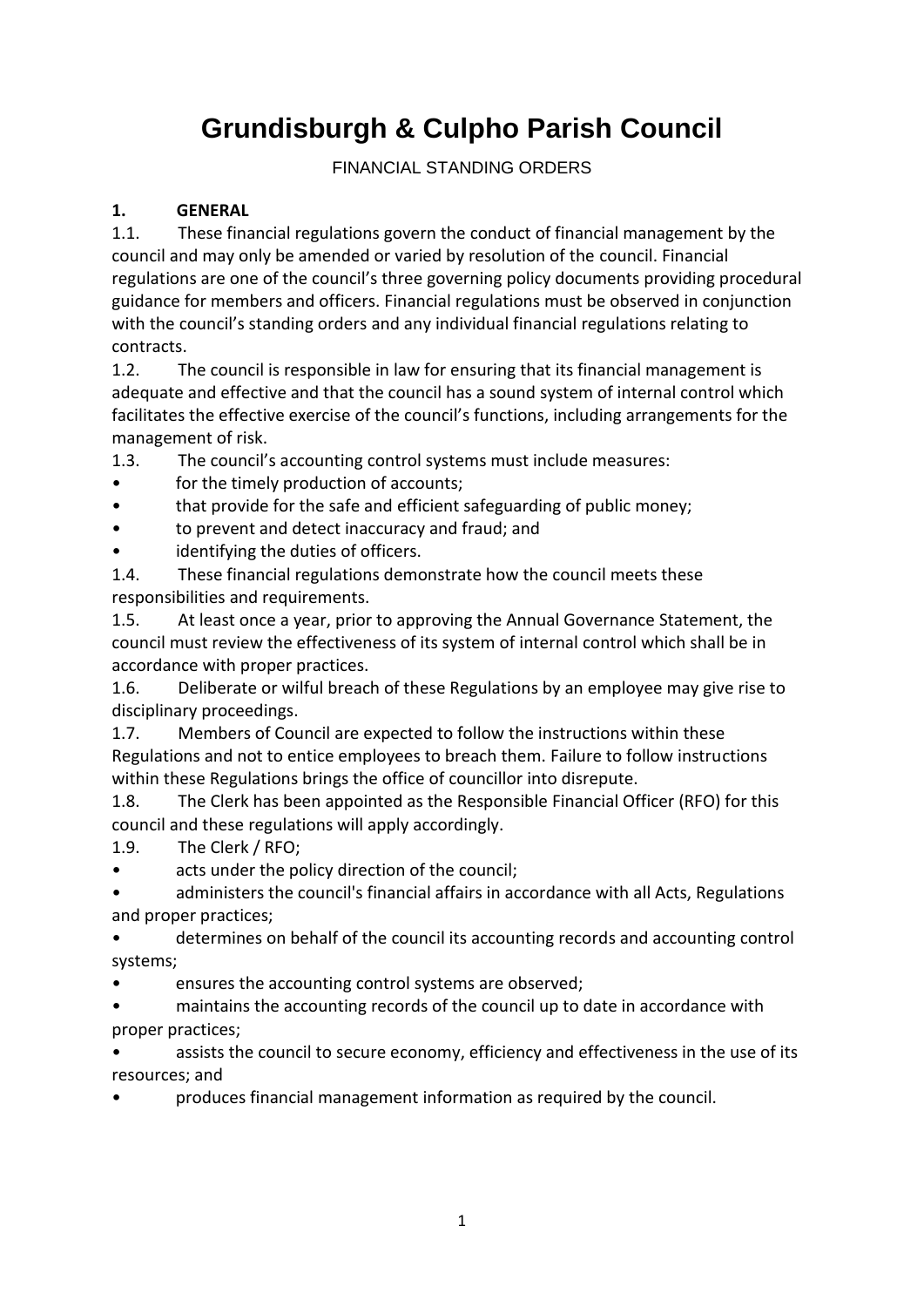1.10. The accounting records determined by the Clerk / RFO shall be sufficient to show and explain the council's transactions and to enable the Clerk / RFO to ensure that any income and expenditure account and statement of balances, or record of receipts and payments and additional information, as the case may be, or management information prepared for the council from time to time comply with the Accounts and Audit Regulations.

1.11. The accounting records determined by the Clerk / RFO shall in particular contain:

• entries from day to day of all sums of money received and expended by the council and the matters to which the income and expenditure or receipts and payments account relate;

• a record of the assets and liabilities of the council; and

• wherever relevant, a record of the council's income and expenditure in relation to claims made, or to be made, for any contribution, grant or subsidy.

1.12. The accounting control systems determined by the Clerk / RFO shall include:

• procedures to ensure that the financial transactions of the council are recorded as soon as reasonably practicable and as accurately and reasonably as possible;

• procedures to enable the prevention and detection of inaccuracies and fraud and the ability to reconstruct any lost records;

identification of the duties of officers dealing with financial transactions and division of responsibilities of those officers in relation to significant transactions;

• procedures to ensure that uncollectable amounts, including any bad debts are not submitted to the council for approval to be written off except with the approval of the Clerk / RFO and that the approvals are shown in the accounting records; and

• measures to ensure that risk is properly managed.

1.13. The council is not empowered by these Regulations or otherwise to delegate certain specified decisions. In particular any decision regarding:

• setting the final budget or the precept (council tax requirement);

- approving accounting statements;
- approving an annual governance statement;
- borrowing;
- writing off bad debts;

• declaring eligibility for the General Power of Competence; and

• addressing recommendations in any report from the internal or external auditors, shall be a matter for the full council only

1.14. In addition the council must:

• determine and keep under regular review the bank mandate for all council bank accounts;

approve any grant or a single commitment in excess of £500; and

in respect of the annual salary for any employee have regard to recommendations about annual salaries of employees made by the relevant committee in accordance with its terms of reference.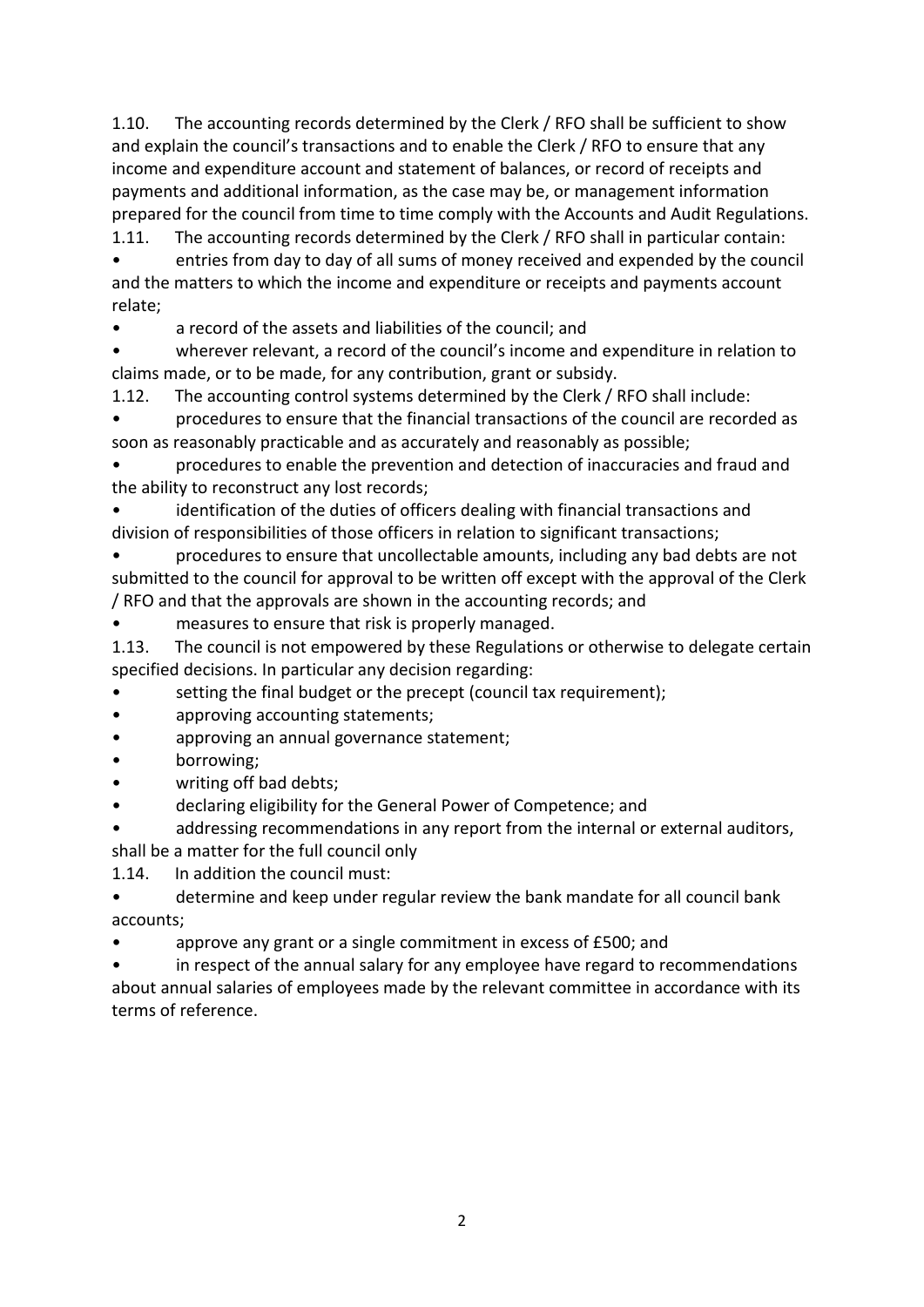1.15. In these financial regulations, references to the Accounts and Audit Regulations or 'the regulations' shall mean the regulations issued under the provisions of section 27 of the Audit Commission Act 1998, or any superseding legislation, and then in force unless otherwise specified.

In these financial regulations the term 'proper practice' or 'proper practices' shall refer to guidance issued in Governance and Accountability for Local Councils - a Practitioners' Guide (England) issued by the Joint Practitioners Advisory Group (JPAG), available from the websites of NALC and the Society for Local Council Clerks (SLCC).

# **2. ACCOUNTING AND AUDIT (INTERNAL AND EXTERNAL)**

2.1. All accounting procedures and financial records of the council shall be determined by the Clerk / RFO in accordance with the Accounts and Audit Regulations, appropriate guidance and proper practices.

2.2. On a regular basis, at least once in each quarter, and at each financial year end, a member other than the Chairman shall be appointed to verify bank reconciliations (for all accounts) produced by the Clerk / RFO. The member shall sign the reconciliations and the original bank statements (or similar document) as evidence of verification. This activity shall on conclusion be reported, including any exceptions, to and noted by the council.

2.3. The Clerk / RFO shall complete the annual statement of accounts, annual report, and any related documents of the council contained in the Annual Return (as specified in proper practices) as soon as practicable after the end of the financial year and having certified the accounts shall submit them and report thereon to the council within the timescales set by the Accounts and Audit Regulations.

2.4. The council shall ensure that there is an adequate and effective system of internal audit of its accounting records, and of its system of internal control in accordance with proper practices. Any officer or member of the council shall make available such documents and records as appear to the council to be necessary for the purpose of the audit and shall, as directed by the council, supply the Clerk / RFO, internal auditor, or external auditor with such information and explanation as the council considers necessary for that purpose.

2.5. The internal auditor shall be appointed by and shall carry out the work in relation to internal controls required by the council in accordance with proper practices.

2.6. The internal auditor shall:

be competent and independent of the financial operations of the council;

report to council in writing, or in person, on a regular basis with a minimum of one annual written report during each financial year;

• to demonstrate competence, objectivity and independence, be free from any actual or perceived conflicts of interest, including those arising from family relationships; and

have no involvement in the financial decision making, management or control of the council.

2.7. Internal or external auditors may not under any circumstances:

- perform any operational duties for the council;
- initiate or approve accounting transactions; or
- direct the activities of any council employee, except to the extent that such employees have been appropriately assigned to assist the internal auditor.

2.8. For the avoidance of doubt, in relation to internal audit the terms 'independent' and 'independence' shall have the same meaning as is described in proper practices.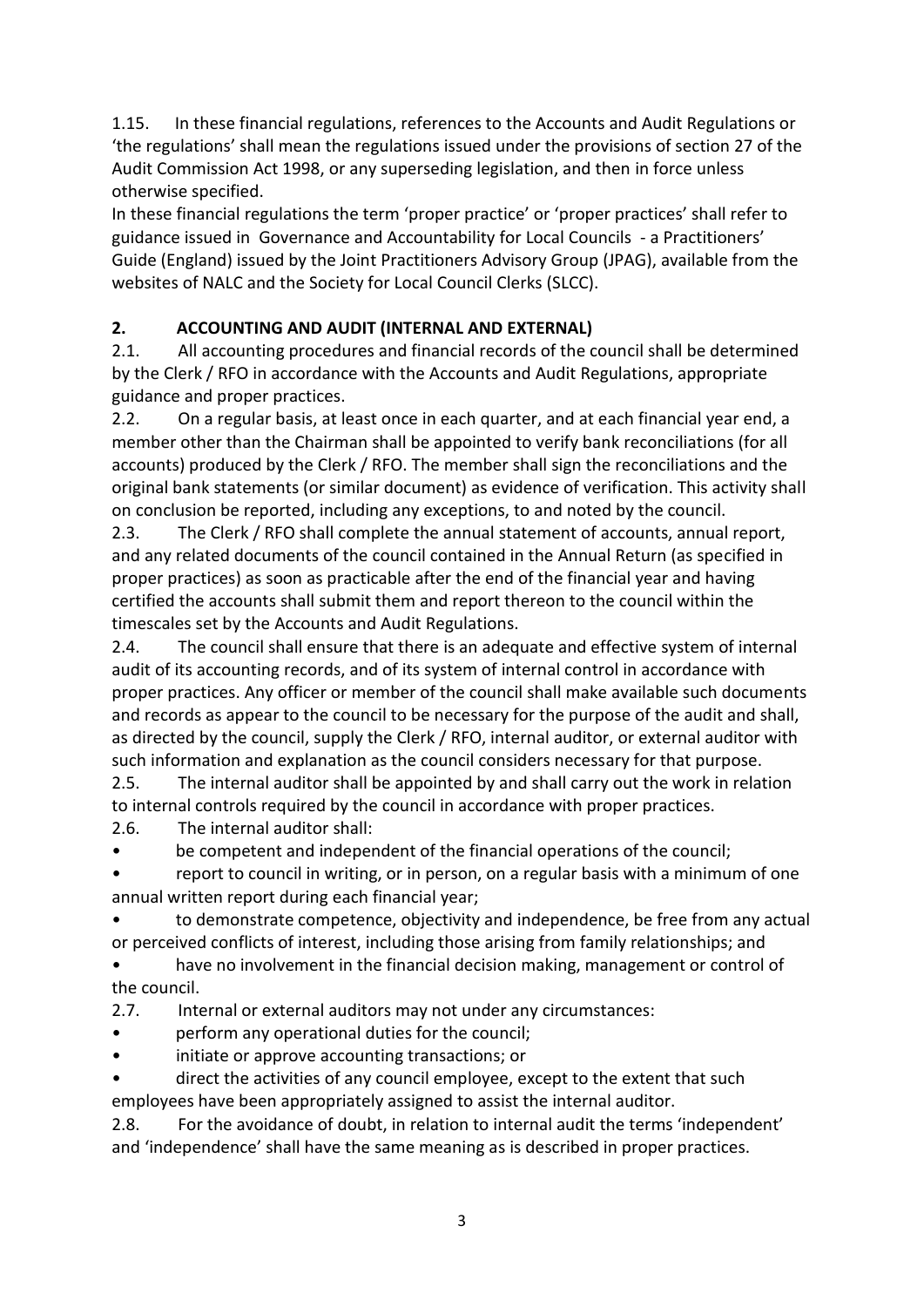2.9. The Clerk / RFO shall make arrangements for the exercise of electors' rights in relation to the accounts including the opportunity to inspect the accounts, books, and vouchers and display or publish any notices and statements of account required by Audit Commission Act 1998, or any superseding legislation, and the Accounts and Audit Regulations.

2.10. The Clerk / RFO shall, without undue delay, bring to the attention of all councillors any correspondence or report from internal or external auditors.

# **3. ANNUAL ESTIMATES (BUDGET) AND FORWARD PLANNING**

3.1. not used…

3.2. The Clerk / RFO must each year, by no later than January, prepare detailed estimates of all receipts and payments including the use of reserves and all sources of funding for the following financial year in the form of a budget to be considered by the Finance committee and the council.

3.3. The council shall consider annual budget proposals in relation to the council's three year forecast of revenue and capital receipts and payments including recommendations for the use of reserves and sources of funding and update the forecast accordingly.

3.4. The council shall fix the precept (council tax requirement), and relevant basic amount of council tax to be levied for the ensuing financial year not later than by the end of January each year. The Clerk / RFO shall issue the precept to the billing authority and shall supply each member with a copy of the approved annual budget.

3.5. The approved annual budget shall form the basis of financial control for the ensuing year.

# **4. BUDGETARY CONTROL AND AUTHORITY TO SPEND**

4.1. Expenditure on revenue items may be authorised up to the amounts included for that class of expenditure in the approved budget. This authority is to be determined by:

• the council or a duly delegated committee of the council for items over £500;

• the Clerk, in conjunction with Chairman of Council or Chairman of the appropriate committee, for any items below £500.

Such authority is to be evidenced by a minute or by an authorisation slip duly signed by the Clerk, and where necessary also by the appropriate Chairman.

Contracts may not be disaggregated to avoid controls imposed by these regulations.

4.2. No expenditure may be authorised that will exceed the amount provided in the revenue budget for that class of expenditure other than by resolution of the council, or duly delegated committee. During the budget year and with the approval of council having considered fully the implications for public services, unspent and available amounts may be moved to other budget headings or to an earmarked reserve as appropriate ('virement').

4.3. Unspent provisions in the revenue or capital budgets for completed projects shall not be carried forward to a subsequent year.

4.4. The salary budgets are to be reviewed at least annually in November for the following financial year and such review shall be evidenced by a hard copy schedule signed by the Clerk and the Chairman of Council or relevant committee. The Clerk / RFO will inform committees of any changes impacting on their budget requirement for the coming year in good time.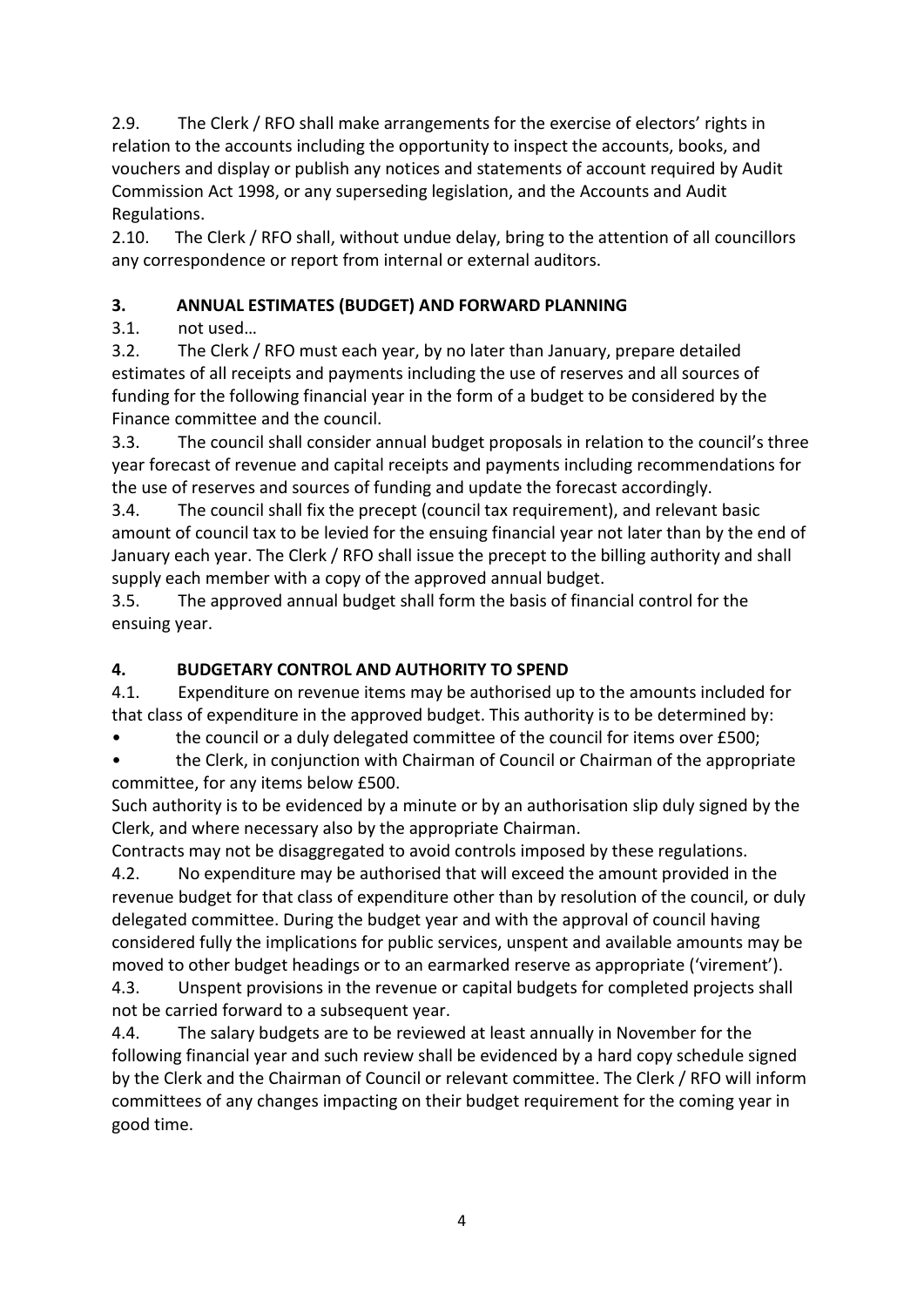4.5. In cases of extreme risk to the delivery of council services, the Clerk may authorise revenue expenditure on behalf of the council which in the Clerk's judgement it is necessary to carry out. Such expenditure includes repair, replacement or other work, whether or not there is any budgetary provision for the expenditure, subject to a limit of £500. The Clerk shall report such action to the chairman as soon as possible and to the council as soon as practicable thereafter.

4.6. No expenditure shall be authorised in relation to any capital project and no contract entered into or tender accepted involving capital expenditure unless the council is satisfied that the necessary funds are available and the requisite borrowing approval has been obtained.

4.7. All capital works shall be administered in accordance with the council's standing orders and financial regulations relating to contracts.

4.8. The Clerk / RFO shall regularly provide the council with a statement of receipts and payments to date under each head of the budgets, comparing actual expenditure to the appropriate date against that planned as shown in the budget. These statements are to be prepared at least at the end of each financial quarter and shall show explanations of material variances. For this purpose "material" shall be in excess of £100 or 15% of the budget.

4.9. Changes in earmarked reserves shall be approved by council as part of the budgetary control process.

#### **5. BANKING ARRANGEMENTS AND AUTHORISATION OF PAYMENTS**

5.1. The council's banking arrangements, including the bank mandate, shall be made by the Clerk / RFO and approved by the council; banking arrangements may not be delegated to a committee. They shall be regularly reviewed for safety and efficiency.

5.2. The Clerk / RFO shall prepare a schedule of payments requiring authorisation, forming part of the Agenda for the Meeting and, together with the relevant invoices, present the schedule to council. The council / committee shall review the schedule for compliance and, having satisfied itself shall authorise payment by a resolution of the council. The approved schedule shall be ruled off and initialled by the Chairman of the Meeting. A detailed list of all payments shall be disclosed within or as an attachment to the minutes of the meeting at which payment was authorised. Personal payments (including salaries, wages, expenses and any payment made in relation to the termination of a contract of employment) may be summarised to remove public access to any personal information.

5.3. All invoices for payment shall be examined, verified and certified by the Clerk / RFO to confirm that the work, goods or services to which each invoice relates has been received, carried out, examined and represents expenditure previously approved by the council.

5.4. The Clerk / RFO shall examine invoices for arithmetical accuracy and analyse them to the appropriate expenditure heading. The Clerk / RFO shall take all steps to pay all invoices submitted, and which are in order, at the next available council meeting.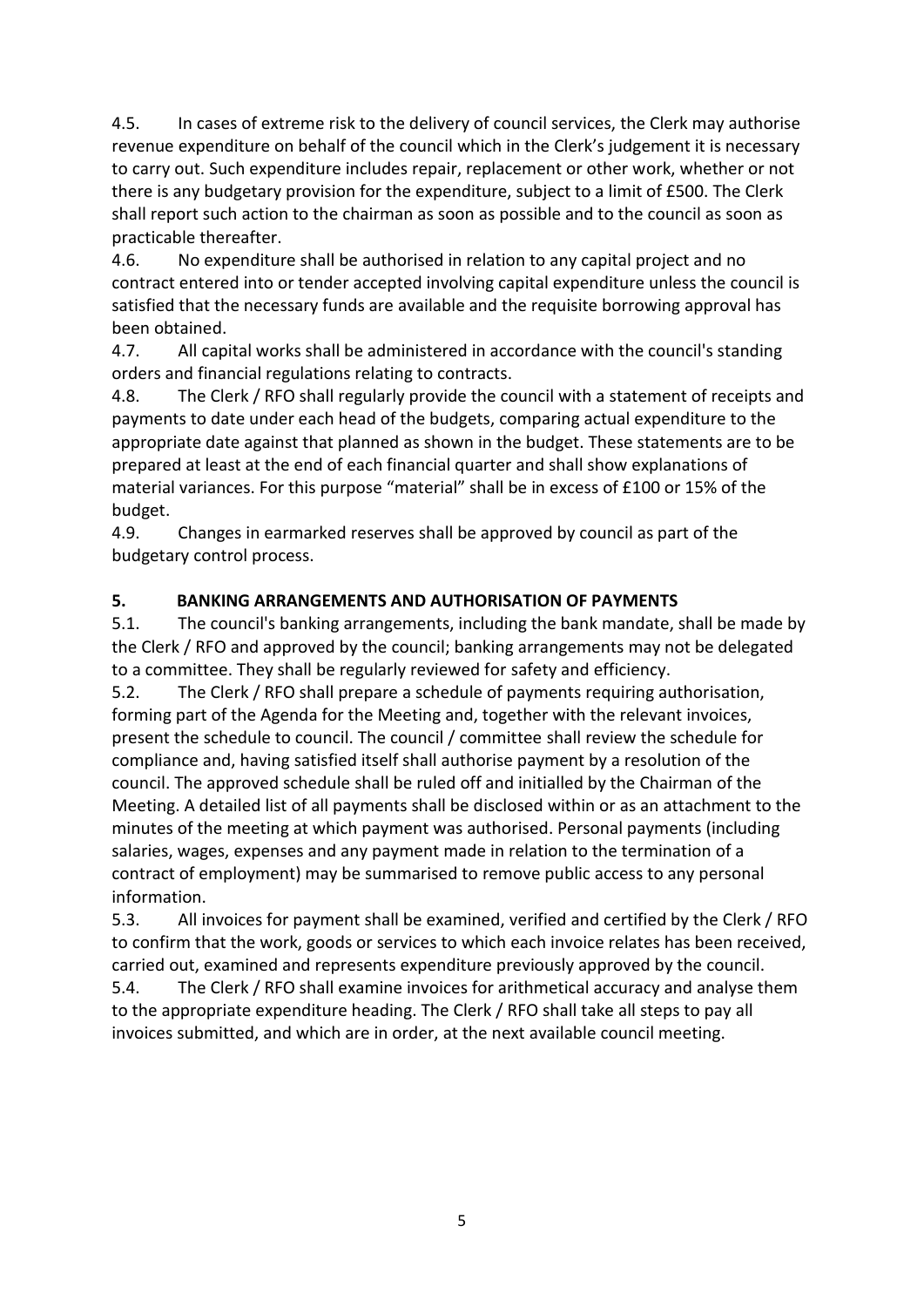5.5. The Clerk / RFO shall have delegated authority to authorise the payment of items only in the following circumstances:

a) If a payment is necessary to avoid a charge to interest under the Late Payment of Commercial Debts (Interest) Act 1998, and the due date for payment is before the next scheduled Meeting of council, where the Clerk / RFO certify that there is no dispute or other reason to delay payment, provided that a list of such payments shall be submitted to the next appropriate meeting of council;

b) An expenditure item authorised under 5.6 below (continuing contracts and obligations) provided that a list of such payments shall be submitted to the next appropriate meeting of council; or

c) fund transfers within the councils banking arrangements up to the sum of  $£10,000$ , provided that a list of such payments shall be submitted to the next appropriate meeting of council.

5.6. For each financial year the Clerk / RFO shall draw up a list of due payments which arise on a regular basis as the result of a continuing contract, statutory duty, or obligation (such as but not exclusively) Salaries, PAYE and NI, Superannuation Fund and regular maintenance contracts and the like for which council ,or a duly authorised committee, may authorise payment for the year provided that the requirements of regulation 4.1 (Budgetary Controls) are adhered to, provided also that a list of such payments shall be submitted to the next appropriate meeting of council.

5.7. A record of regular payments made under 5.6 above shall be drawn up and be signed by two members on each and every occasion when payment is authorised - thus controlling the risk of duplicated payments being authorised and / or made.

5.8. In respect of grants a duly authorised committee shall approve expenditure within any limits set by council and in accordance with any policy statement approved by council. Any Revenue or Capital Grant in excess of £5,000 shall before payment, be subject to ratification by resolution of the council.

5.9. Members are subject to the Code of Conduct that has been adopted by the council and shall comply with the Code and Standing Orders when a decision to authorise or instruct payment is made in respect of a matter in which they have a disclosable pecuniary or other interest, unless a dispensation has been granted.

5.10. The council will aim to rotate the duties of members in these Regulations so that onerous duties are shared out as evenly as possible over time.

5.11. Any changes in the recorded details of suppliers, such as bank account records, shall be approved in writing by a Member.

# **6. INSTRUCTIONS FOR THE MAKING OF PAYMENTS**

6.1. The council will make safe and efficient arrangements for the making of its payments.

6.2. Following authorisation under Financial Regulation 5 above, the council, a duly delegated committee or, if so delegated, the Clerk / RFO shall give instruction that a payment shall be made.

6.3. All payments shall be effected by cheque or other instructions to the council's bankers, or otherwise, in accordance with a resolution of council.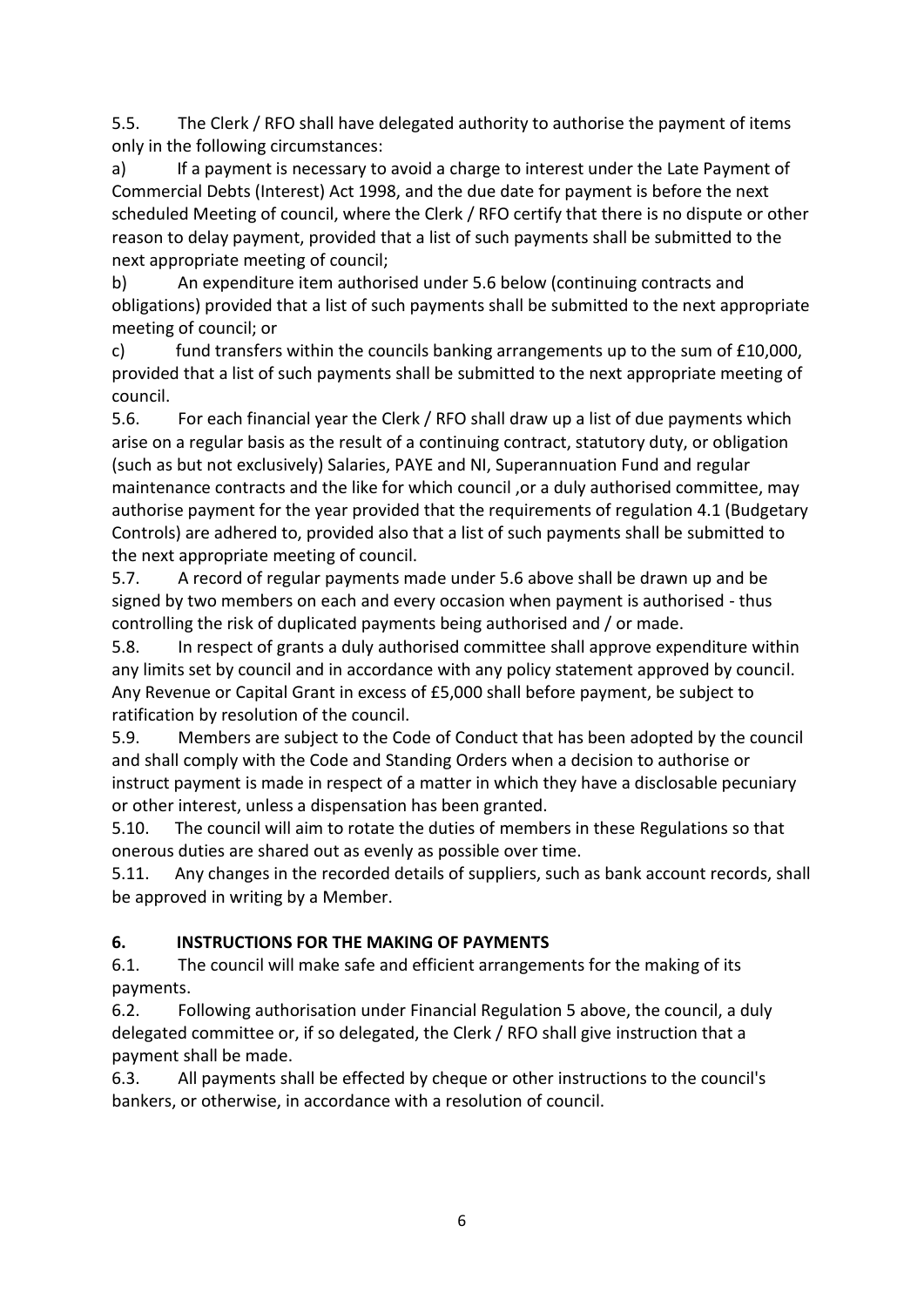6.4. Cheques or orders for payment drawn on the bank account in accordance with the schedule as presented to council or committee shall be signed by two members of council, in accordance with a resolution instructing that payment. A member who is a bank signatory, having a connection by virtue of family or business relationships with the beneficiary of a payment, should not, under normal circumstances, be a signatory to the payment in question.

6.5. To indicate agreement of the details shown on the cheque or order for payment with the counterfoil and the invoice or similar documentation, the signatories shall each also initial the cheque counterfoil.

6.6. Cheques or orders for payment shall not normally be presented for signature other than at a council or committee meeting (including immediately before or after such a meeting). Any signatures obtained away from such meetings shall be reported to the council at the next convenient meeting.

6.7. If thought appropriate by the council, payment for utility supplies (energy, telephone and water) and any National Non-Domestic Rates may be made by variable direct debit provided that the instructions are signed by two members and any payments are reported to council as made. The approval of the use of a variable direct debit shall be renewed by resolution of the council at least every two years.

6.8. If thought appropriate by the council, payment for certain items (principally salaries) may be made by banker's standing order provided that the instructions are signed, or otherwise evidenced by two members are retained and any payments are reported to council as made. The approval of the use of a banker's standing order shall be renewed by resolution of the council at least every two years.

6.9. If thought appropriate by the council, payment for certain items may be made by BACS or CHAPS methods provided that the instructions for each payment are signed, or otherwise evidenced, by two authorised bank signatories, are retained and any payments are reported to council as made. The approval of the use of BACS or CHAPS shall be renewed by resolution of the council at least every two years.

6.10. If thought appropriate by the council payment for certain items may be made by internet banking transfer provided evidence is retained showing which members approved the payment.

6.11. Where a computer requires use of a personal identification number (PIN) or other password(s), for access to the council's records on that computer, a note shall be made of the PIN and Passwords and shall be handed to and retained by the Chairman of Council in a sealed dated envelope. This envelope may not be opened other than in the presence of two other councillors. After the envelope has been opened, in any circumstances, the PIN and / or passwords shall be changed as soon as practicable. The fact that the sealed envelope has been opened, in whatever circumstances, shall be reported to all members immediately and formally to the next available meeting of the council. This will not be required for a member's personal computer used only for remote authorisation of bank payments.

6.12. No employee or councillor shall disclose any PIN or password, relevant to the working of the council or its bank accounts, to any person not authorised in writing by the council or a duly delegated committee.

6.13. Regular back-up copies of the records on any computer shall be made and shall be stored securely away from the computer in question, and preferably off site.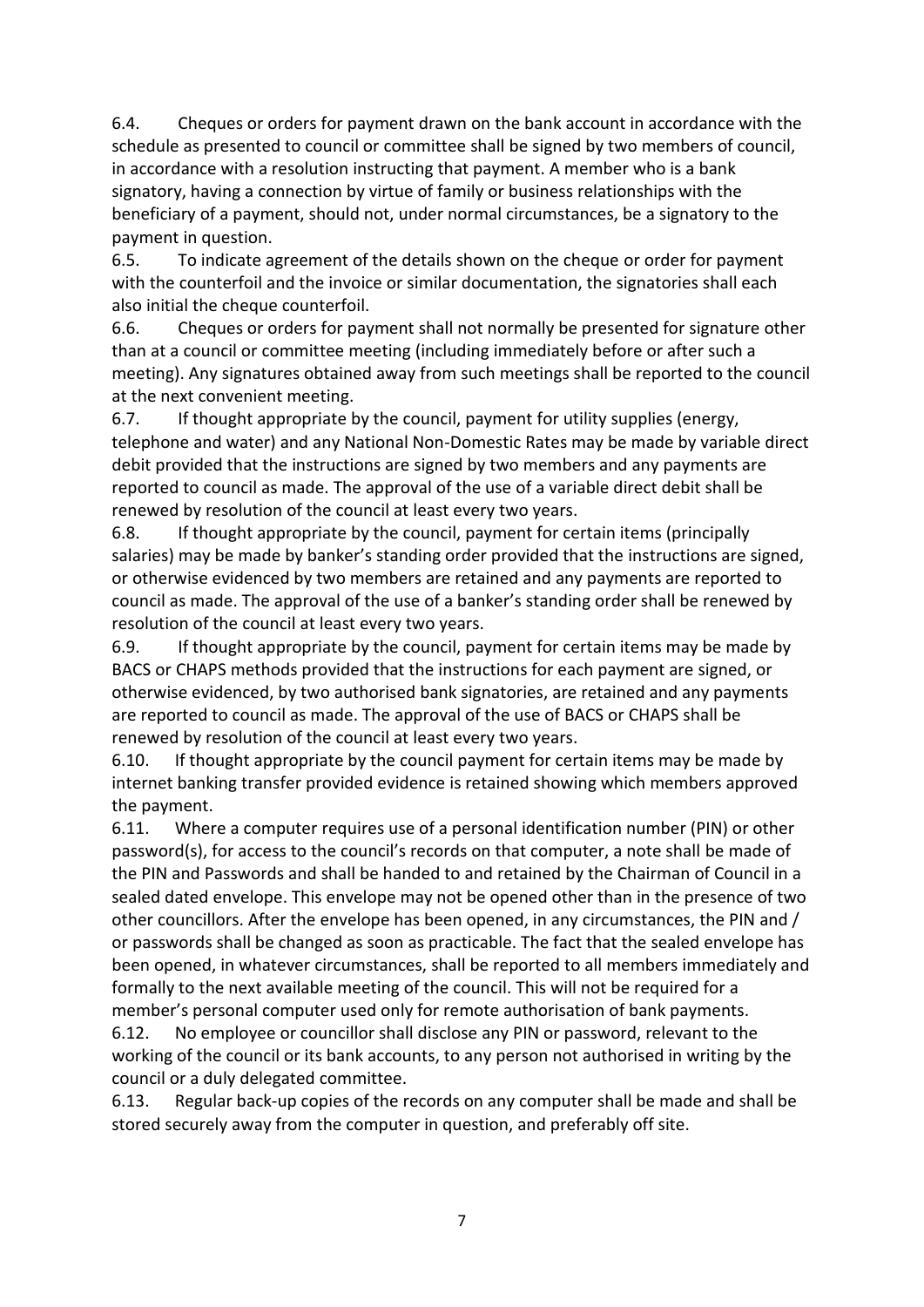6.14. The council, and any members using computers for the council's financial business, shall ensure that anti-virus, anti-spyware and firewall software with automatic updates, together with a high level of security, is used.

6.15. Where internet banking arrangements are made with any bank, the Clerk shall be appointed as the Service Administrator. The bank mandate approved by the council shall identify a number of councillors who will be authorised to approve transactions on those accounts. The bank mandate will state clearly the amounts of payments that can be instructed by the use of the Service Administrator alone, or by the Service Administrator with a stated number of approvals.

6.16. Access to any internet banking accounts will be directly to the access page (which may be saved under "favourites"), and not through a search engine or e-mail link. Remembered or saved passwords facilities must not be used on any computer used for council banking work. Breach of this Regulation will be treated as a very serious matter under these regulations.

6.17. Changes to account details for suppliers, which are used for internet banking may only be changed on written hard copy notification by the supplier and supported by hard copy authority for change signed by two of the Clerk / members. A programme of regular checks of standing data with suppliers will be followed.

6.18. Any Debit Card issued for use will be specifically restricted to the Clerk and will also be restricted to a single transaction maximum value of £500 unless authorised by council or finance committee in writing before any order is placed.

6.19. A pre-paid debit card may be issued to employees with varying limits. These limits will be set by the council. Transactions and purchases made will be reported to the council and authority for topping-up shall be at the discretion of the council.

6.20. Any corporate credit card or trade card account opened by the council will be specifically restricted to use by the Clerk and shall be subject to automatic payment in full at each month-end. Personal credit or debit cards of members or staff shall not be used under any circumstances.

6.21. not used…

OR

6.22.

a) The Clerk / RFO may maintain a petty cash float of £250 for the purpose of defraying operational and other expenses. Vouchers for payments made from petty cash shall be kept to substantiate the payment.

b) Income received must not be paid into the petty cash float but must be separately banked, as provided elsewhere in these regulations.

c) Payments to maintain the petty cash float shall be shown separately on the schedule of payments presented to council under 5.2 above.

# **7. PAYMENT OF SALARIES**

7.1. As an employer, the council shall make arrangements to meet fully the statutory requirements placed on all employers by PAYE and National Insurance legislation. The payment of all salaries shall be made in accordance with payroll records and the rules of PAYE and National Insurance currently operating, and salary rates shall be as agreed by council, or duly delegated committee.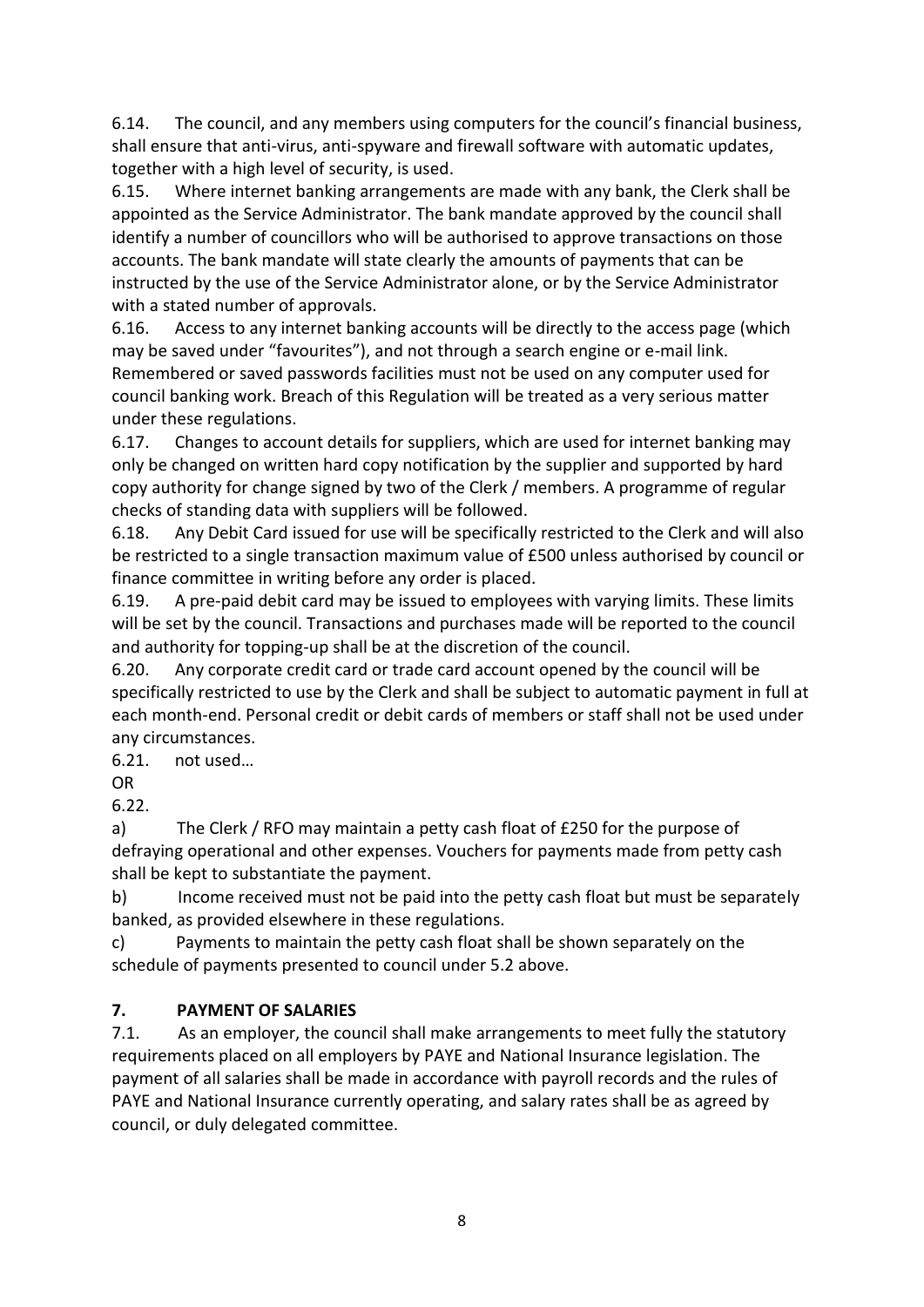7.2. Payment of salaries and payment of deductions from salary such as may be required to be made for tax, national insurance and pension contributions, or similar statutory or discretionary deductions must be made in accordance with the payroll records and on the appropriate dates stipulated in employment contracts, provided that each payment is reported to the next available council meeting, as set out in these regulations above.

7.3. No changes shall be made to any employee's pay, emoluments, or terms and conditions of employment without the prior consent of the council.

7.4. Each and every payment to employees of net salary and to the appropriate creditor of the statutory and discretionary deductions shall be recorded in a separate confidential record (confidential cash book). This confidential record is not open to inspection or review (under the Freedom of Information Act 2000 or otherwise) other than:

a) by any councillor who can demonstrate a need to know;

b) by the internal auditor;

c) by the external auditor; or

d) by any person authorised under Audit Commission Act 1998, or any superseding legislation.

7.5. The total of such payments in each calendar month shall be reported with all other payments as made as may be required under these Financial Regulations, to ensure that only payments due for the period have actually been paid.

7.6. An effective system of personal performance management should be maintained for the senior officers.

7.7. Any termination payments shall be supported by a clear business case and reported to the council. Termination payments shall only be authorised by council.

7.8. Before employing interim staff the council must consider a full business case.

#### **8. LOANS AND INVESTMENTS**

8.1. All borrowings shall be effected in the name of the council, after obtaining any necessary borrowing approval. Any application for borrowing approval shall be approved by Council as to terms and purpose. The application for borrowing approval, and subsequent arrangements for the loan shall only be approved by full council.

8.2. Any financial arrangement which does not require formal borrowing approval from the Secretary of State/Welsh Assembly Government (such as Hire Purchase or Leasing of tangible assets) shall be subject to approval by the full council. In each case a report in writing shall be provided to council in respect of value for money for the proposed transaction.

8.3. The council will arrange with the council's banks and investment providers for the sending of a copy of each statement of account to the Chairman of the council at the same time as one is issued to the Clerk / RFO.

8.4. All loans and investments shall be negotiated in the name of the council and shall be for a set period in accordance with council policy.

8.5. The council shall consider the need for an Investment Strategy and Policy which, if drawn up, shall be in accordance with relevant regulations, proper practices and guidance. Any Strategy and Policy shall be reviewed by the council at least annually.

8.6. All investments of money under the control of the council shall be in the name of the council.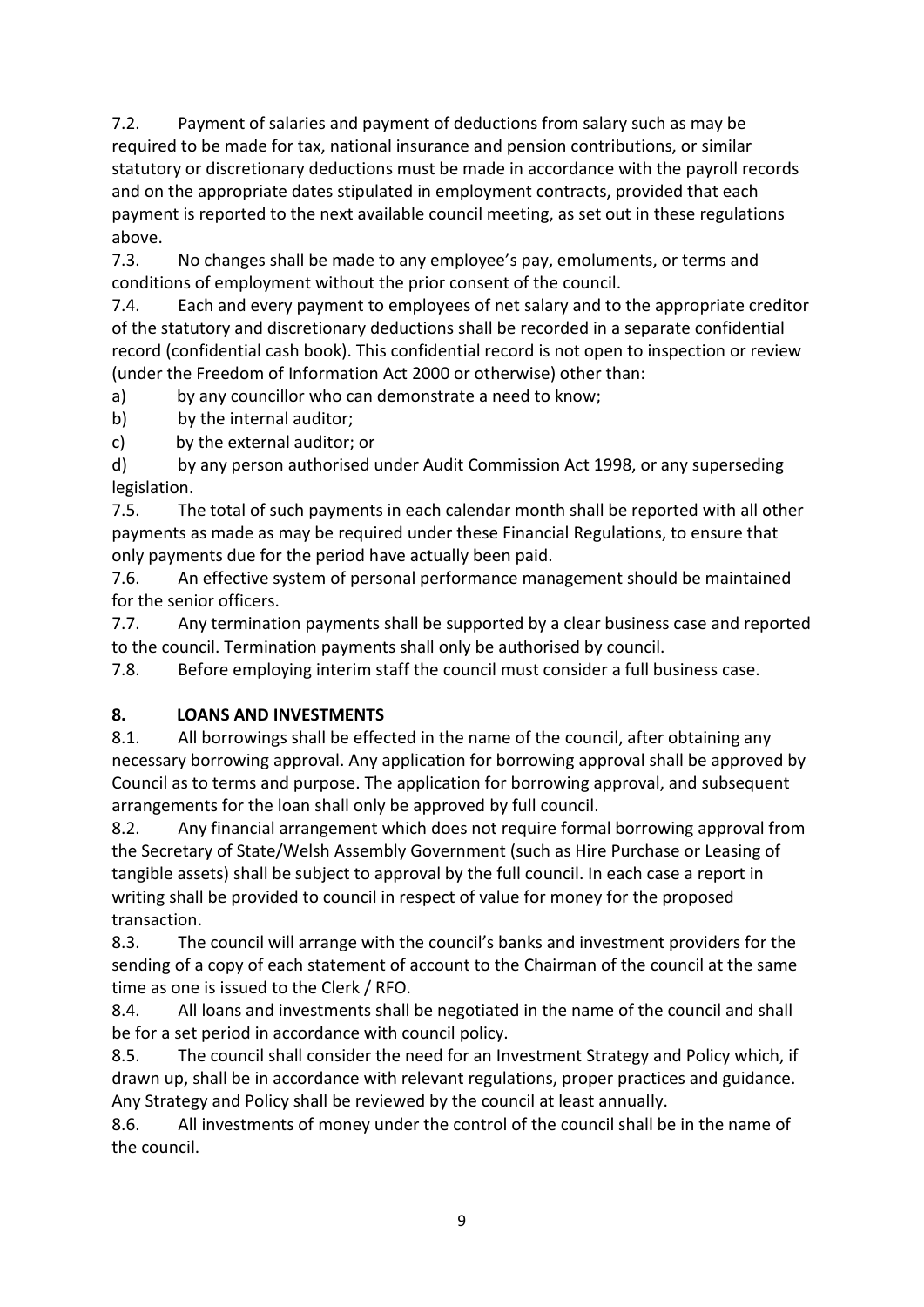8.7. All investment certificates and other documents relating thereto shall be retained in the custody of the Clerk / RFO.

8.8. Payments in respect of short term or long term investments, including transfers between bank accounts held in the same bank, or branch, shall be made in accordance with Regulation 5 (Authorisation of payments) and Regulation 6 (Instructions for payments).

# **9. INCOME**

9.1. The collection of all sums due to the council shall be the responsibility of and under the supervision of the Clerk / RFO.

9.2. Particulars of all charges to be made for work done, services rendered or goods supplied shall be agreed annually by the council, and the Clerk / RFO shall be responsible for the collection of all accounts due to the council.

9.3. The council will review all fees and charges at least annually, following a report of the Clerk.

9.4. Any sums found to be irrecoverable and any bad debts shall be reported to the council and shall be written off in the year.

9.5. All sums received on behalf of the council shall be banked intact as directed by the Clerk / RFO. In all cases, all receipts shall be deposited with the council's bankers with such frequency as the Clerk / RFO considers necessary.

9.6. The origin of each receipt shall be entered on the paying-in slip.

9.7. Personal cheques shall not be cashed out of money held on behalf of the council.

9.8. The Clerk / RFO shall promptly complete any VAT Return that is required. Any repayment claim due in accordance with VAT Act 1994 section 33 shall be made at least annually coinciding with the financial year end.

9.9. Where any significant sums of cash are regularly received by the council, the Clerk / RFO shall take such steps as are agreed by the council to ensure that more than one person is present when the cash is counted in the first instance, that there is a reconciliation to some form of control such as ticket issues, and that appropriate care is taken in the security and safety of individuals banking such cash.

9.10. Any income arising which is the property of a charitable trust shall be paid into a charitable bank account. Instructions for the payment of funds due from the charitable trust to the council (to meet expenditure already incurred by the authority) will be given by the Managing Trustees of the charity meeting separately from any council meeting (see also Regulation 16 below).

# **10. ORDERS FOR WORK, GOODS AND SERVICES**

10.1. An official order or letter shall be issued for all work, goods and services unless a formal contract is to be prepared or an official order would be inappropriate. Copies of orders shall be retained.

10.2. Order books shall be controlled by the Clerk / RFO.

10.3. All members and officers are responsible for obtaining value for money at all times. An officer issuing an official order shall ensure as far as reasonable and practicable that the best available terms are obtained in respect of each transaction, usually by obtaining three or more quotations or estimates from appropriate suppliers, subject to any de minimis provisions in Regulation 11.1 below.

10.4. A member may not issue an official order or make any contract on behalf of the council.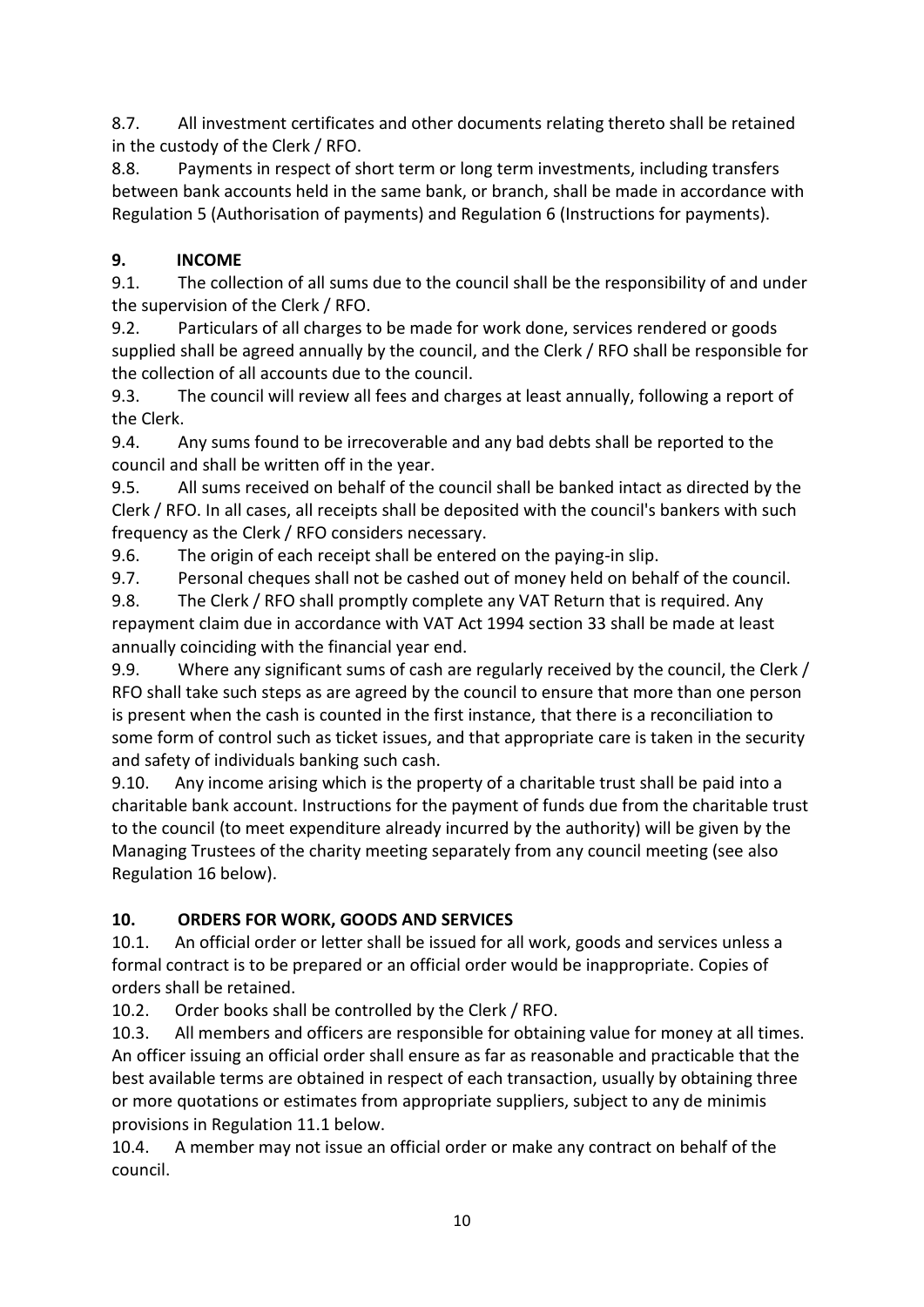10.5. The Clerk / RFO shall verify the lawful nature of any proposed purchase before the issue of any order, and in the case of new or infrequent purchases or payments, the Clerk / RFO shall ensure that the statutory authority shall be reported to the meeting at which the order is approved so that the minutes can record the power being used.

#### **11. CONTRACTS**

11.1. Procedures as to contracts are laid down as follows:

a. Every contract shall comply with these financial regulations, and no exceptions shall be made otherwise than in an emergency provided that this regulation need not apply to contracts which relate to items (i) to (vi) below:

i. for the supply of gas, electricity, water, sewerage and telephone services;

ii. for specialist services such as are provided by solicitors, accountants, surveyors and planning consultants;

iii. for work to be executed or goods or materials to be supplied which consist of repairs to or parts for existing machinery or equipment or plant;

iv. for work to be executed or goods or materials to be supplied which constitute an extension of an existing contract by the council;

v. for additional audit work of the external auditor up to an estimated value of £500 (in excess of this sum the Clerk and Clerk / RFO shall act after consultation with the Chairman and Vice Chairman of council); and

vi. for goods or materials proposed to be purchased which are proprietary articles and / or are only sold at a fixed price.

b. Where the council intends to procure or award a public supply contract, public service contract or public works contract as defined by The Public Contracts Regulations 2015 ("the Regulations") which is valued at £25,000 or more, the council shall comply with the relevant requirements of the Regulations .

c. The full requirements of The Regulations, as applicable, shall be followed in respect of the tendering and award of a public supply contract, public service contract or public works contract which exceed thresholds in The Regulations set by the Public Contracts Directive 2014/24/EU (which may change from time to time).

d. When applications are made to waive financial regulations relating to contracts to enable a price to be negotiated without competition the reason shall be embodied in a recommendation to the council.

e. Such invitation to tender shall state the general nature of the intended contract and the Clerk shall obtain the necessary technical assistance to prepare a specification in appropriate cases. The invitation shall in addition state that tenders must be addressed to the Clerk in the ordinary course of post. Each tendering firm shall be supplied with a specifically marked envelope in which the tender is to be sealed and remain sealed until the prescribed date for opening tenders for that contract.

f. All sealed tenders shall be opened at the same time on the prescribed date by the Clerk in the presence of at least one member of council.

g. Any invitation to tender issued under this regulation shall be subject to Standing Order 18 and shall refer to the terms of the Bribery Act 2010.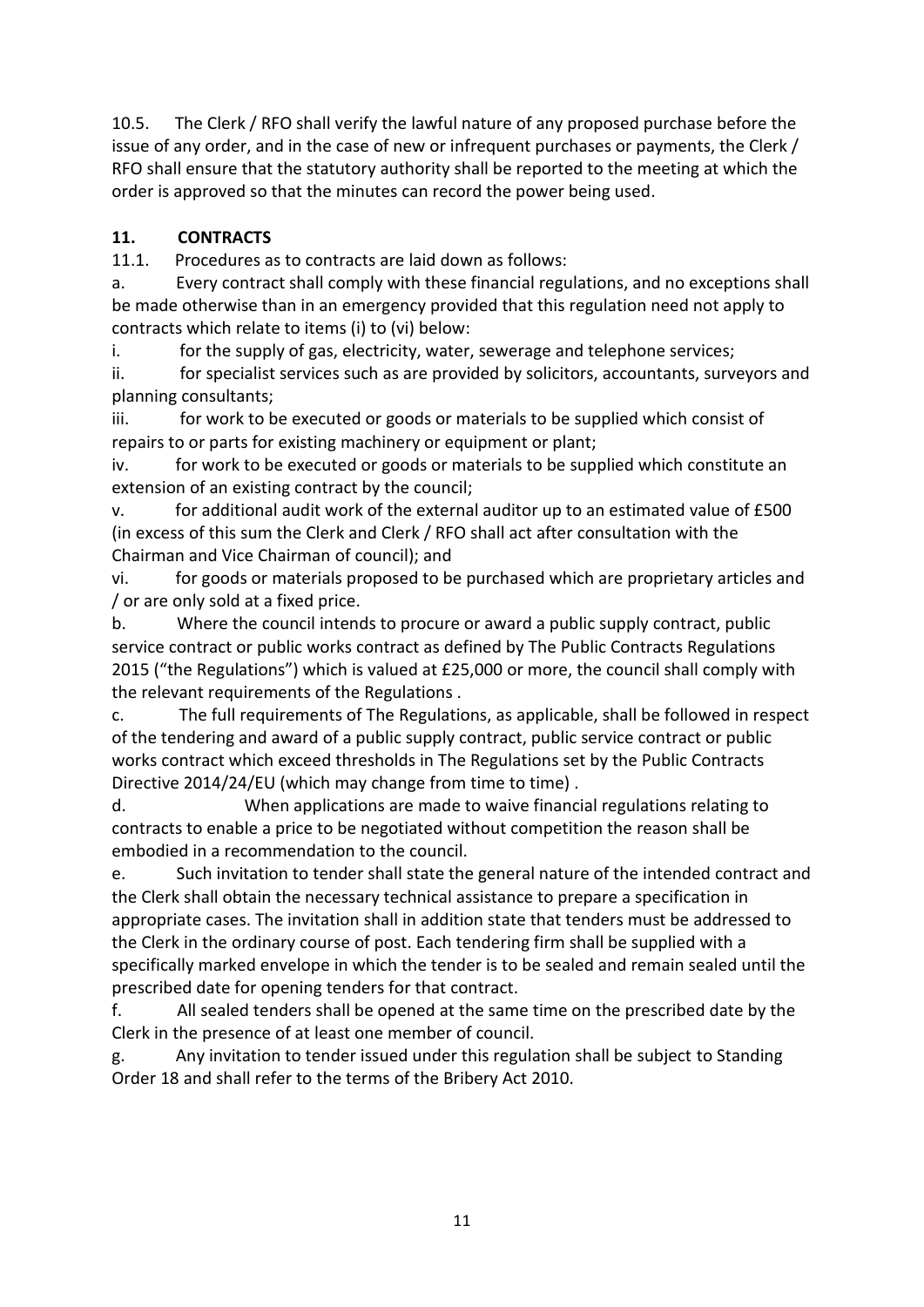h. When it is to enter into a contract of less than £25,000 in value for the supply of goods or materials or for the execution of works or specialist services other than such goods, materials, works or specialist services as are excepted as set out in paragraph (a) the Clerk / RFO shall obtain 3 quotations (priced descriptions of the proposed supply); where the value is below £3,000 and above £100 the Clerk / RFO shall strive to obtain 3 estimates. Otherwise, Regulation 10.3 above shall apply.

i. The council shall not be obliged to accept the lowest or any tender, quote or estimate.

j. Should it occur that the council, or duly delegated committee, does not accept any tender, quote or estimate, the work is not allocated and the council requires further pricing, provided that the specification does not change, no person shall be permitted to submit a later tender, estimate or quote who was present when the original decision making process was being undertaken.

#### **12. PAYMENTS UNDER CONTRACTS FOR BUILDING OR OTHER CONSTRUCTION WORKS (PUBLIC WORKS CONTRACTS)**

12.1. Payments on account of the contract sum shall be made within the time specified in the contract by the Clerk / RFO upon authorised certificates of the architect or other consultants engaged to supervise the contract (subject to any percentage withholding as may be agreed in the particular contract).

12.2. Where contracts provide for payment by instalments the Clerk / RFO shall maintain a record of all such payments. In any case where it is estimated that the total cost of work carried out under a contract, excluding agreed variations, will exceed the contract sum of 5% or more a report shall be submitted to the council.

12.3. Any variation to a contract or addition to or omission from a contract must be approved by the council and Clerk to the contractor in writing, the council being informed where the final cost is likely to exceed the financial provision.

# **13. STORES AND EQUIPMENT**

13.1. The officer in charge of each section shall be responsible for the care and custody of stores and equipment in that section.

13.2. Delivery notes shall be obtained in respect of all goods received into store or otherwise delivered and goods must be checked as to order and quality at the time delivery is made.

13.3. Stocks shall be kept at the minimum levels consistent with operational requirements.

13.4. The Clerk / RFO shall be responsible for periodic checks of stocks and stores at least annually.

# **14. ASSETS, PROPERTIES AND ESTATES**

14.1. The Clerk shall make appropriate arrangements for the custody of all title deeds and Land Registry Certificates of properties held by the council. The Clerk / RFO shall ensure a record is maintained of all properties held by the council, recording the location, extent, plan, reference, purchase details, nature of the interest, tenancies granted, rents payable and purpose for which held in accordance with Accounts and Audit Regulations.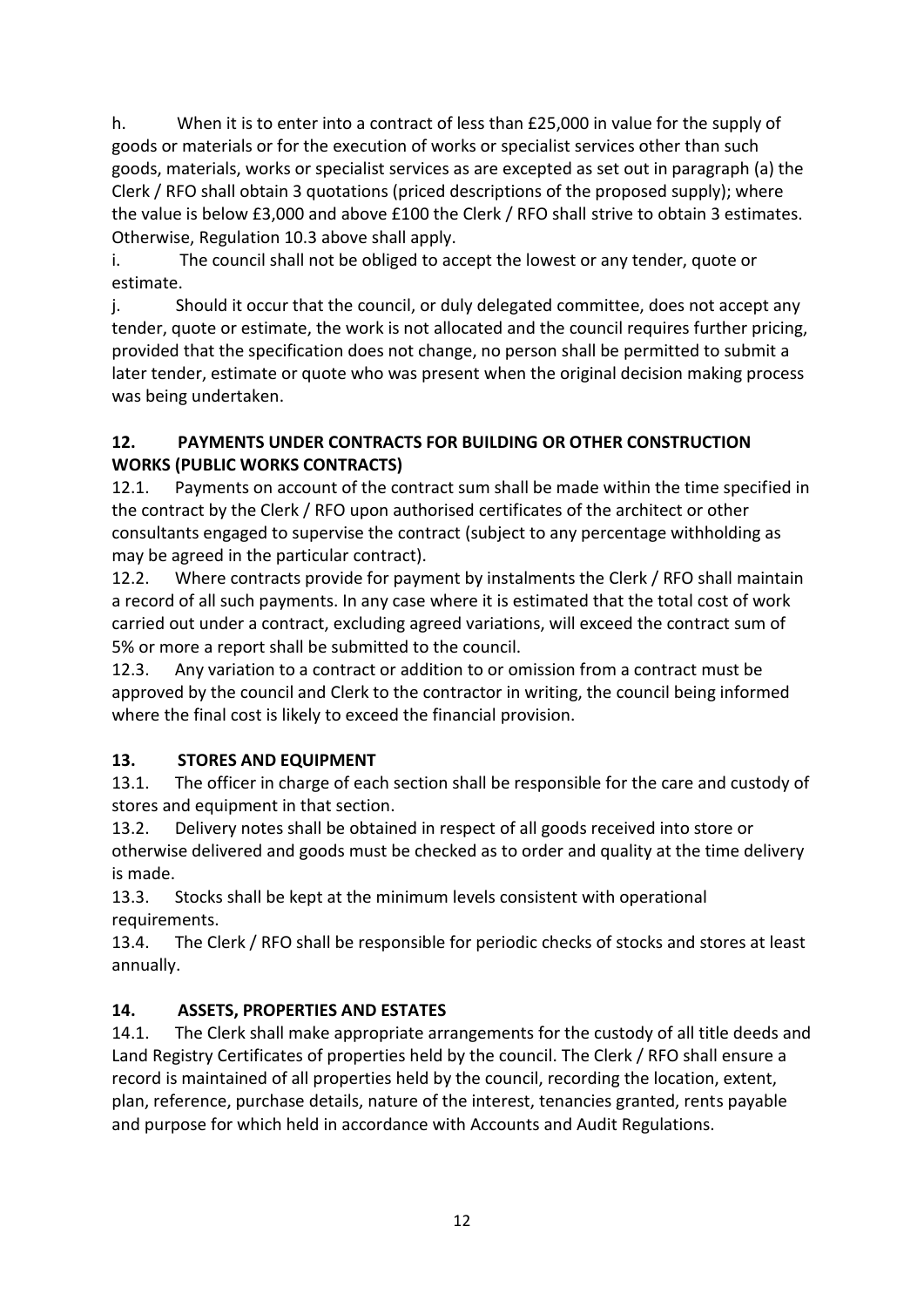14.2. No tangible moveable property shall be purchased or otherwise acquired, sold, leased or otherwise disposed of, without the authority of the council, together with any other consents required by law, save where the estimated value of any one item of tangible movable property does not exceed £250.

14.3. No real property (interests in land) shall be sold, leased or otherwise disposed of without the authority of the council, together with any other consents required by law. In each case a report in writing shall be provided to council in respect of valuation and surveyed condition of the property (including matters such as planning permissions and covenants) together with a proper business case (including an adequate level of consultation with the electorate).

14.4. No real property (interests in land) shall be purchased or acquired without the authority of the full council. In each case a report in writing shall be provided to council in respect of valuation and surveyed condition of the property (including matters such as planning permissions and covenants) together with a proper business case (including an adequate level of consultation with the electorate).

14.5. Subject only to the limit set in Regulation 14.2 above, no tangible moveable property shall be purchased or acquired without the authority of the full council. In each case a report in writing shall be provided to council with a full business case.

14.6. The Clerk / RFO shall ensure that an appropriate and accurate Register of Assets and Investments is kept up to date. The continued existence of tangible assets shown in the Register shall be verified at least annually, possibly in conjunction with a health and safety inspection of assets.

#### **15. INSURANCE**

15.1. Following the annual risk assessment (per Regulation 17), the Clerk / RFO shall effect all insurances and negotiate all claims on the council's insurers.

15.2. The Clerk / RFO shall give prompt notification to the Council of all new risks, properties or vehicles which require to be insured and of any alterations affecting existing insurances.

15.3. The Clerk / RFO shall keep a record of all insurances effected by the council and the property and risks covered thereby and annually review it.

15.4. The Clerk / RFO shall be notified of any loss liability or damage or of any event likely to lead to a claim, and shall report these to council at the next available meeting.

15.5. All appropriate members and employees of the council shall be included in a suitable form of security or fidelity guarantee insurance which shall cover the maximum risk exposure as determined annually by the council, or duly delegated committee.

# **16. CHARITIES**

16.1. Where the council is sole managing trustee of a charitable body the Clerk and Clerk / RFO shall ensure that separate accounts are kept of the funds held on charitable trusts and separate financial reports made in such form as shall be appropriate, in accordance with Charity Law and legislation, or as determined by the Charity Commission. The Clerk and Clerk / RFO shall arrange for any audit or independent examination as may be required by Charity Law or any Governing Document.